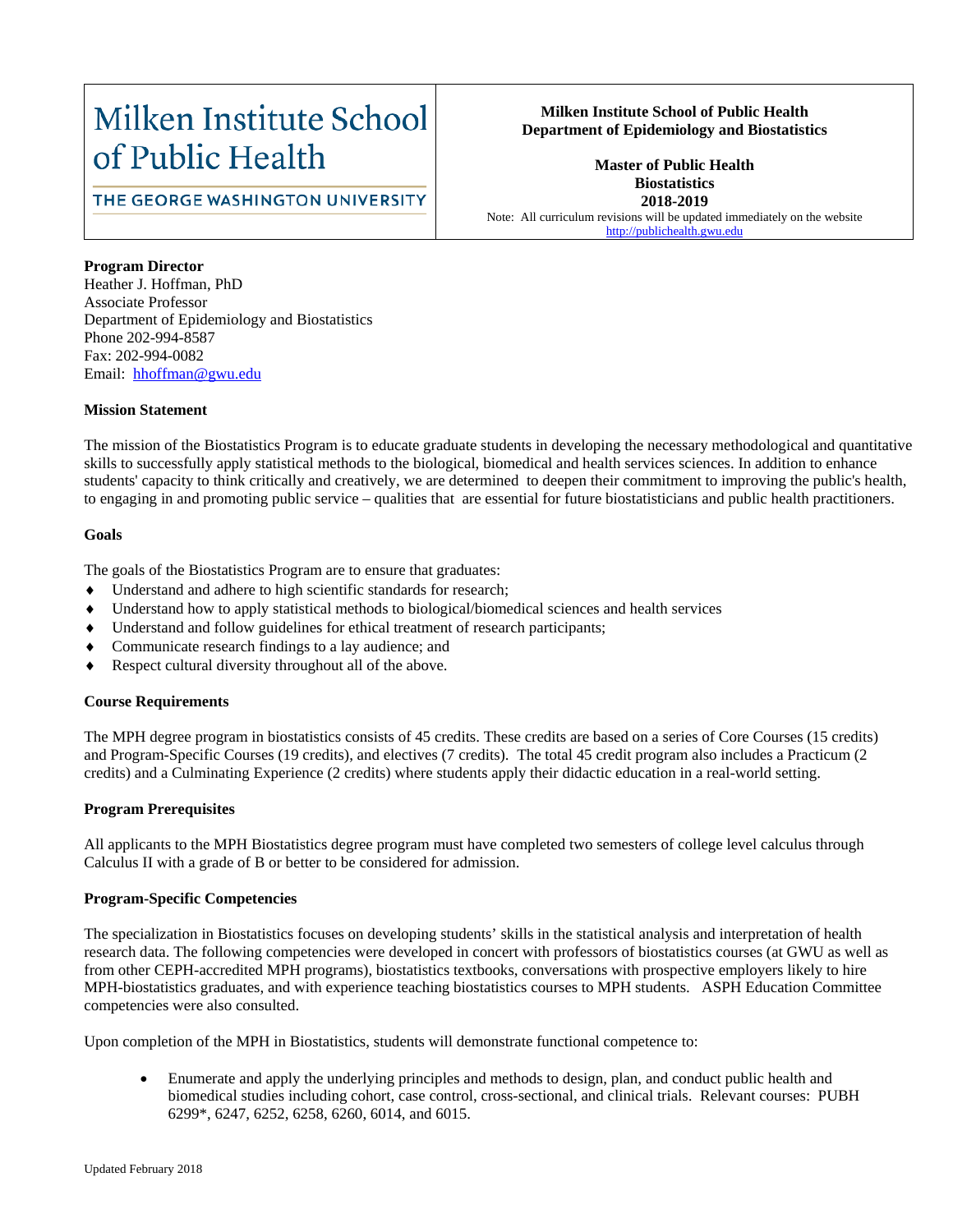- Conduct data analysis and interpret the results from public health and biomedical studies including cohort, case control, cross-sectional, and clinical trials. Relevant courses: PUBH 6299\*, 6249, 6252, 6258, 6260, 6264, 6266, 6014, 6015.
- Manipulate various databases from large scale epidemiological studies and clinical trials studies using statistical software, e.g. SAS®. Relevant course: PUBH 6299\*, 6249, 6252, 6258, 6260, 6266, 6014, 6015.
- Use theoretical biostatistical concepts in an applied setting to identify the appropriate data analysis methods for public health and biomedical studies including cohort, case control, cross-sectional, and clinical trials. Relevant courses: PUBH 6249, 6258, 6260, 6264, 6266, 6014, 6015.
- Synthesize data and relevant literature and interpret findings from statistical analyses in a causal framework, in order to prepare manuscripts and make oral presentations for both professional and lay audiences. Relevant courses: PUBH 6299\*, 6249, 6252, 6258, 6260, 6264, 6266, 6014, 6015.
- Work as a member of a multidisciplinary research team and recognize and appropriately respond to ethical issues that arise in research. Relevant courses: PUBH 6299\*, 6247, 6249, 6252, 6258, 6260, 6266.
- Provide biostatistical advice as a member of a team of researchers engaged in a biomedical or epidemiological research project. Relevant courses: PUBH 6299\*, 6249, 6252, 6258, 6260, 6266, 6014, 6015.
- Apply biomedical and epidemiological concepts in identifying and describing the determinants and the distribution of disease in human populations which is the necessary background for successful participation in studies of health and disease. Relevant courses: PUBH 6247, 6252, 6014, 6015.
- Identify and assess patterns of emerging diseases to postulate hypotheses and to propose appropriate strategies in order to quantitatively evaluate the impact of health problems. Relevant courses: PUBH 6299\*, 6247, 6249, 6252, 6258, 6260, 6266, 6014, 6015
- Comprehend basic ethical and legal principles pertaining to the collection, maintenance, use and dissemination of biomedical and epidemiologic data. PUBH 6247, 6252, 6258, 6260, 6266, 6014, 6015

\*Selected biostatistics topics/electives including PUBH 6262

### **Sample Special Project Topics**

Longitudinal Assessment of Disease Severity Markers in Renal Patients Analysis of USDA Data Trends on Toxic Residues in Animal Food Sources Alternative Methods for Analyzing Knee Surgery Outcome Data Correlates of Cerebral Spinal Fluid Substances in HIV Patients Development of a Prediction Model for Mortality in ICU Patients

### **Sample Culminating Experience Topics**

### **Cancer:**

-Inflammatory Breast Cancer -Disparities in Cancer Diagnosis and Treatment -Associations between Behavioral Factors and Cancer **HIV/AIDS:** -Use of Technology in the Care of HIV -Infected Individuals -Care of Pediatric and Adolescent HIV-Infected Patients -Adherence to Antiretroviral Medications -Development of Resistance to Antiretroviral Medications **Infectious Disease:** -Listeria at Meat Packaging Plants -Food Contamination and Surveillance **Other:** -Racial/Ethnic Disparities in Low Birth Weight -Use of Standardized Case Definitions in Adverse Events following Immunization Surveillance

Updated February 2018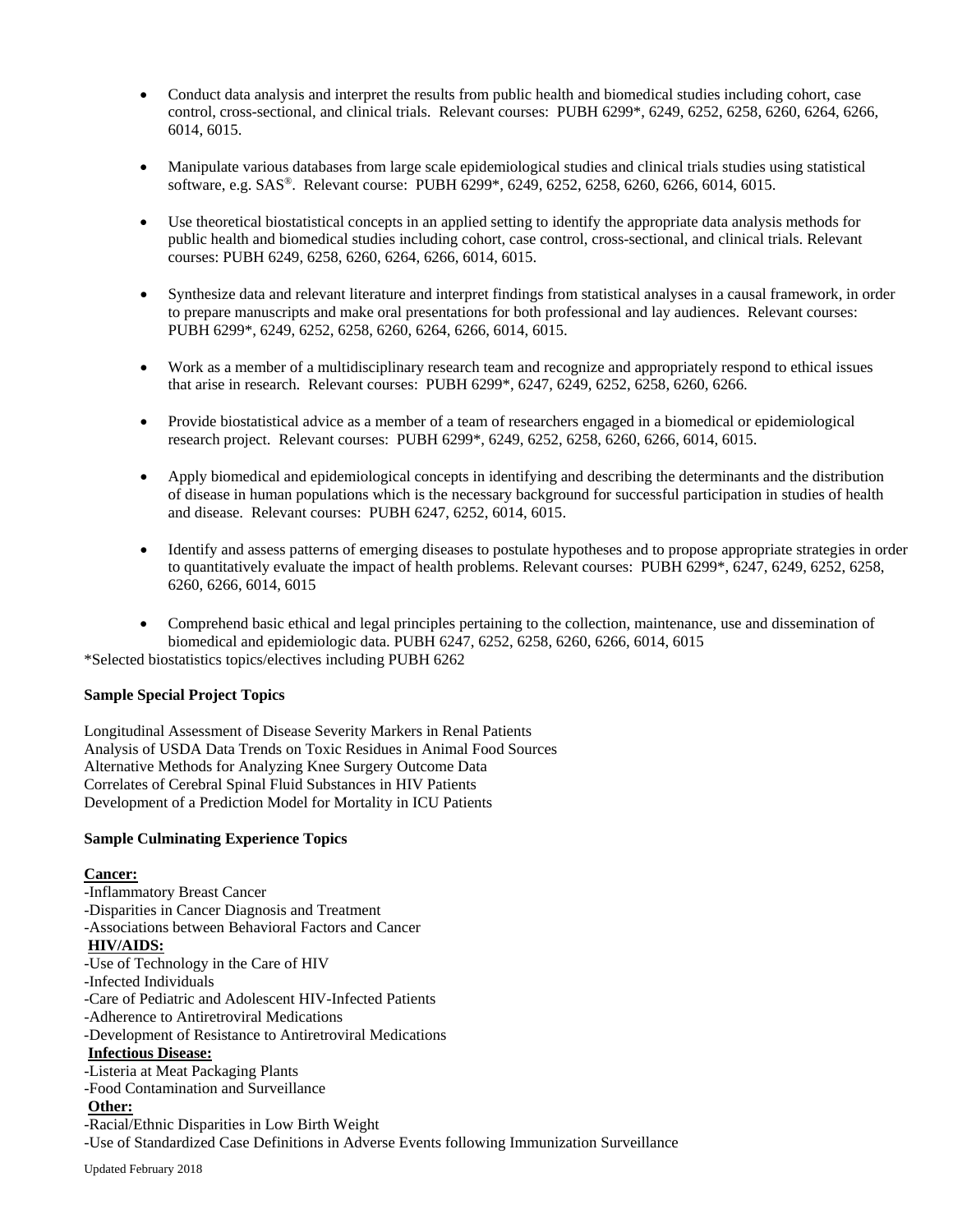# Milken Institute School of Public Health

THE GEORGE WASHINGTON UNIVERSITY

## **Milken Institute School of Public Health**

**Master of Public Health Biostatistics Program Program-at-a-Glance 2018-2019**

### *Begin Planning Your Practicum During Year 1* **Required Core Course Credits Credits Semester Offered Grade** PUBH 6001 Biological Concepts for Public Health 2 Fall, Spring, Summer I PUBH 6002 Biostatistical Applications for Public Health 3 Fall, Spring, Summer 10 wk PUBH 6003 Principles and Practice of Epidemiology 3 Fall, Spring, Summer 10 wk PUBH 6004 Environmental and Occupational Health in a Sustainable World 2 Fall, Spring, Summer I PUBH 6006 Management and Policy Approaches to Public Health 3 Fall, Spring, Summer PUBH 6007 Social and Behavioral Approaches to Public Health 2 Fall, Spring, Summer I Total MPH Core Credits 15 **Required Program-Specific Courses** PUBH 6247 Design of Health Studies 2 and 3 Fall, Spring PUBH 6249 Use of Statistical Packages: Data Management and Data Analysis 3 Fall, Spring PUBH 6252 Advanced Epidemiologic Methods 3 Fall, Spring PUBH 6258 Advanced Topics in Biostatistical Consulting 1 Spring<br>
PUBH 6260 Advanced Data Analysis for Public Health 3 Fall, St Advanced Data Analysis for Public Health 3 Fall, Spring PUBH 6264 Quantitative Methods 3 Spring PUBH 6266 Biostatistical Methods 3 Fall **Total Program Specific Credits 19 Electives PUBH 6xxx** Any SPH (PUBH, HSML, EXNS) graduate level course 7 Summer, Fall, Spring **Practicum and Culminating Experience** PUBH 6014.10 Practicum 2 See advisor PUBH 6015.10 Culminating Experience 2 See Advisor **Total Practicum & CE 4**<br> **Course Distribution Credits Course Distribution** Public Health Core Courses 15 Required Program-Specific Courses 19 Electives-Epi-Bio Courses with Advisor's Approval 7 Practicum 2<br>
Culminating Experience 2 Culminating Experience **Total Degree Credits 45**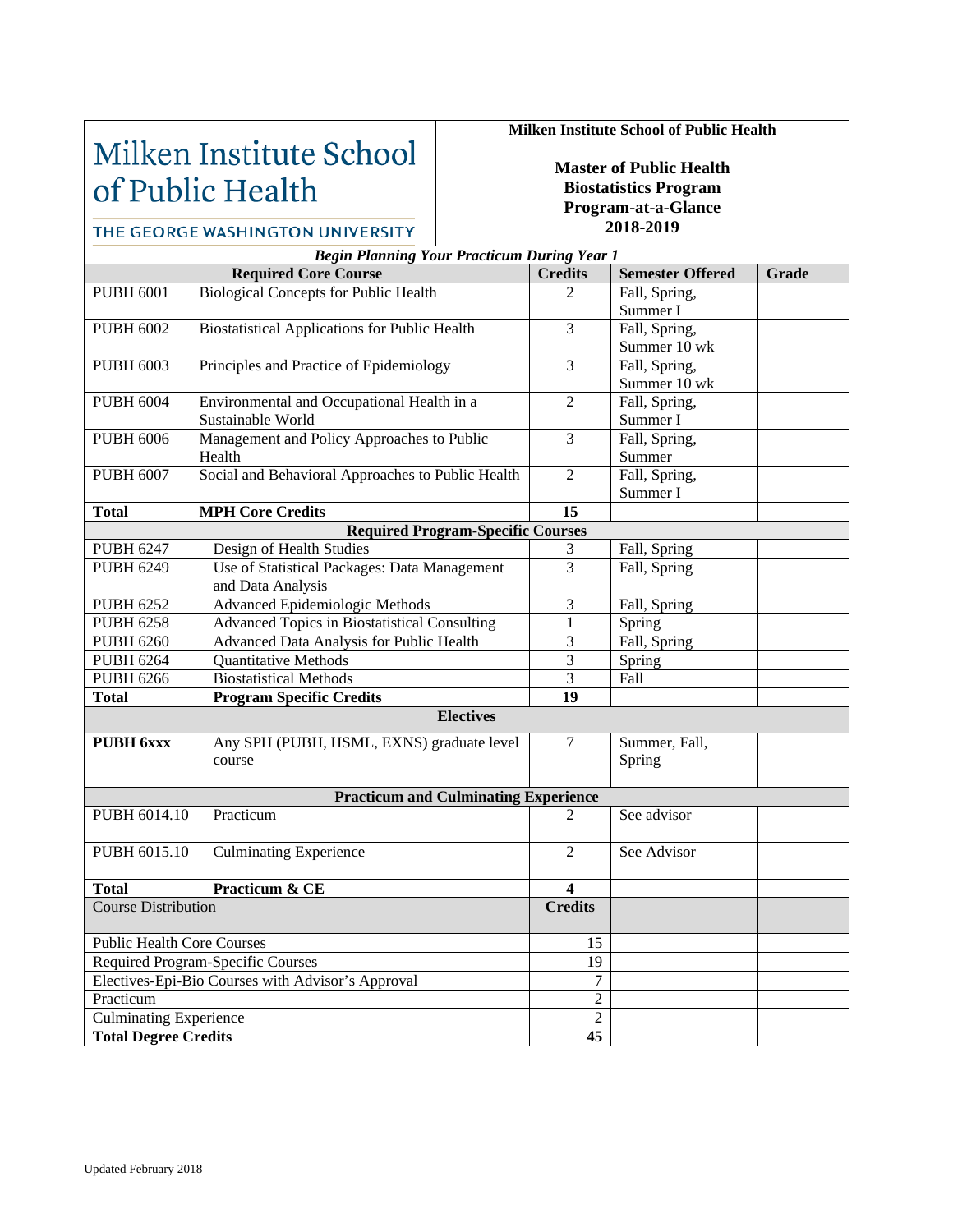## **Graduation Requirements**

## **MPH**

- 1. **Graduate Credit Requirement:.** 45 graduate credits are required.
- 2. **Course Requirements:** Successful completion of the Core Courses and the Program-Specific Courses are required.
- 3. **Grade Point Requirement:** A 3.0 (B average) overall grade point average is required.
- 4. **Time Limit Requirement:** The degree must be completed within four years.
- 5. **Transfer Credit Policy.** Up to 12 graduate credits that have not been applied to a previous graduate degree may be transferred to the MPH. External credits must have been earned from an accredited institution in the last 3 years with a grade of 3.0 (B) or better. SPH Graduate Certificate students can transfer as many credits as meet program requirements, up to 18 credits, to the MPH. Graduate Certificate students wishing to transfer to a degree program may apply to do so via the online change of concentration petition after completion of 3 or more courses and a cumulative GPA of 3.0 or better. A grade of B or better is required for a course to be eligible for transfer.
- 6. **CITI Training requirement**: All students are required to complete training regarding human subject protection regulation and the Health Insurance Portability and Accountability Act of 1996 (HIPAA). To fulfill this requirement, you must complete the Collaborative IRB Training Initiative (CITI) Course in The Protection of Human Research Subjects.
- 7. **Integrity Quiz & Plagiarism requirement**: All students are required to review the George Washington University Code of Academic Integrity and take the quiz within their first semester of study. The Code of Integrity and step-by-step instructions can be found here: http://publichealth.gwu.edu/integrity
- 8. **Professional Enhancement requirement**: Students must participate in 8 hours per degree program of advisor pre-approved Public Health-related lectures, seminars, and symposia, related to your field of study. Professional Enhancement activities supplement the academic curriculum and help prepare students to participate actively in the professional community. Opportunities for professional enhancement are regularly publicized via the Milken Institute SPH Listserv and through your department or advisor. Students must submit documentation of Professional Enhancement activities to the Office of Student Records. The documentation consists of the Professional Enhancement Form http://publichealth.gwu.edu/academics/forms (which includes a prior approval signature from the student's advisor, a description of the program agenda, and proof of attendance. Remember to submit your documentation before you apply to graduate!

**Course Descriptions and Registration** information can be found on the website: <http://publichealth.gwu.edu/academics>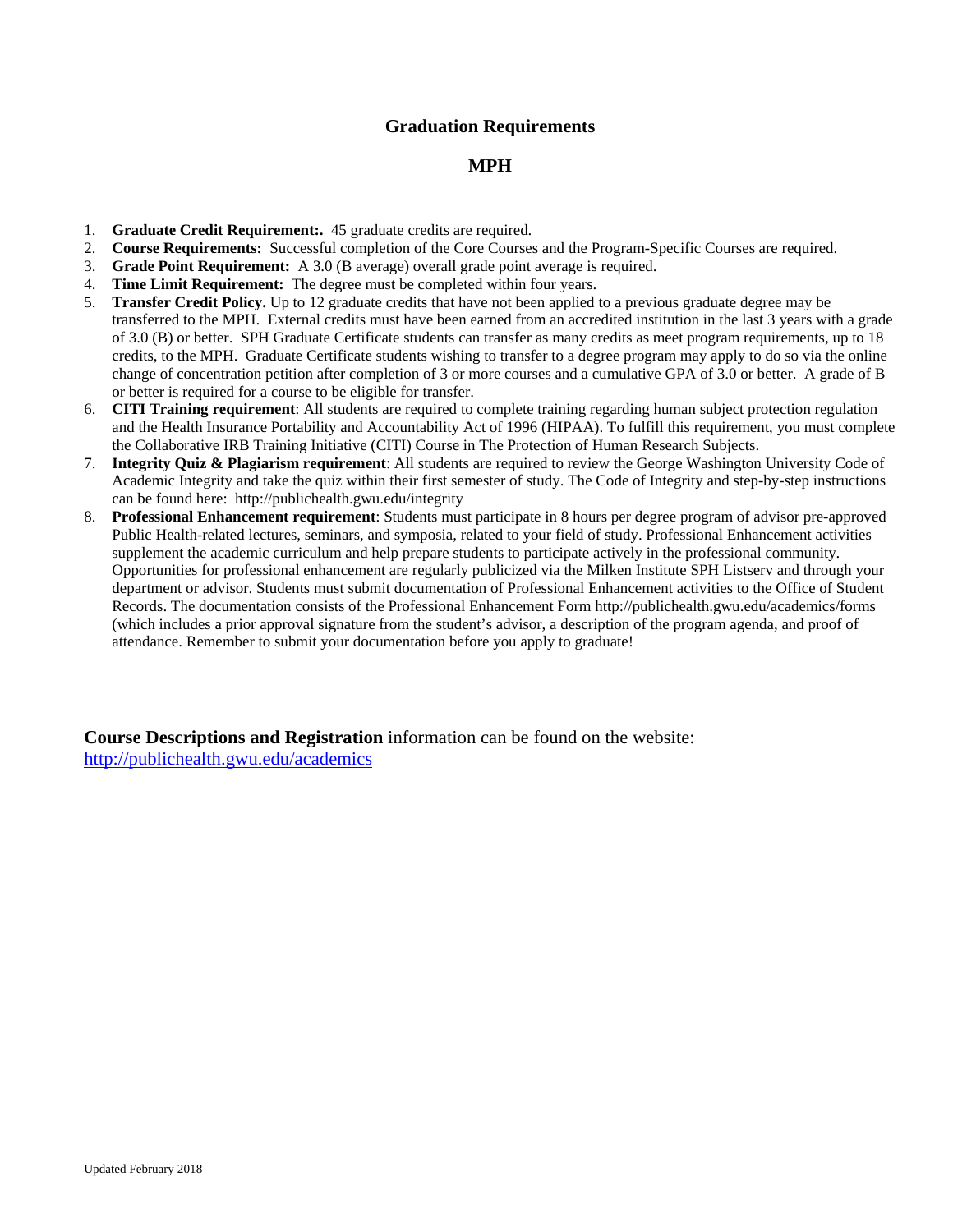# Milken Institute School of Public Health

**Biostatistics**

**Advising Tips**

THE GEORGE WASHINGTON UNIVERSITY

## **NOTE: Always see your advisor for course scheduling and sequencing strategies, but remember that proper course selection, fulfilling requirements, and on-time graduation are your responsibilities.**

The Master of Public Health (MPH) curriculum consists of four types of courses:

- Required Core Courses (PUBH 6001, 6002, 6003, 6004, 6006, and 6007)
- Required Program-Specific Courses
- **Electives**
- Required Practicum and Culminating Experience

The MPH core courses are designed to provide students with a broad public health context as well as a critical foundation for subsequent coursework. Early completion of these core courses ensures that students will have the base of knowledge to successfully complete the program specific courses and to get as much as possible out of them. As such, entering students are expected to enroll in MPH core courses in accordance with the following guidelines:

- We expect MPH students to complete the MPH core courses in their first year following their admission into the program (fall/spring/summer).
- Students may take core courses in any order.

Part-time students (who generally take 5 to 7 credits per semester) will typically concentrate on taking just core courses in their first year, and then take program-specific courses in their second and third years.

In order to help assure that all students complete core courses in the first year of study, GW SPH will offer all core courses during all three semesters (fall, spring, and summer). This will allow students who wish to complete their MPH degree within two years to do so, and will allow every student to make steady progress toward completing the MPH degree. Most of the MPH Biostatistics program specific courses are offered twice in each academic year (fall/spring semesters).

We recognize that there may be exceptional circumstances that make it difficult for a student to complete core courses in the first year as outlined above. Any such student should discuss this situation with his or her academic advisor.

For additional information and resources regarding registration, course descriptions, schedule of classes, advising, etc. follow this link: <http://publichealth.gwu.edu/academics>

Table 1 (full time students) and Table 2 (part time students) present sample course schedules that students admitted to the MPH program in biostatistics can use as a guideline to structure their program of studies. It is noteworthy that in either sample course schedule a fully 45 credits are required to complete the degree, including core courses (15 credits), program specific courses (19 credits), Epi-Bio electives (7 credits) and the practicum (2 credits) and culminating experience (2 credits). See below.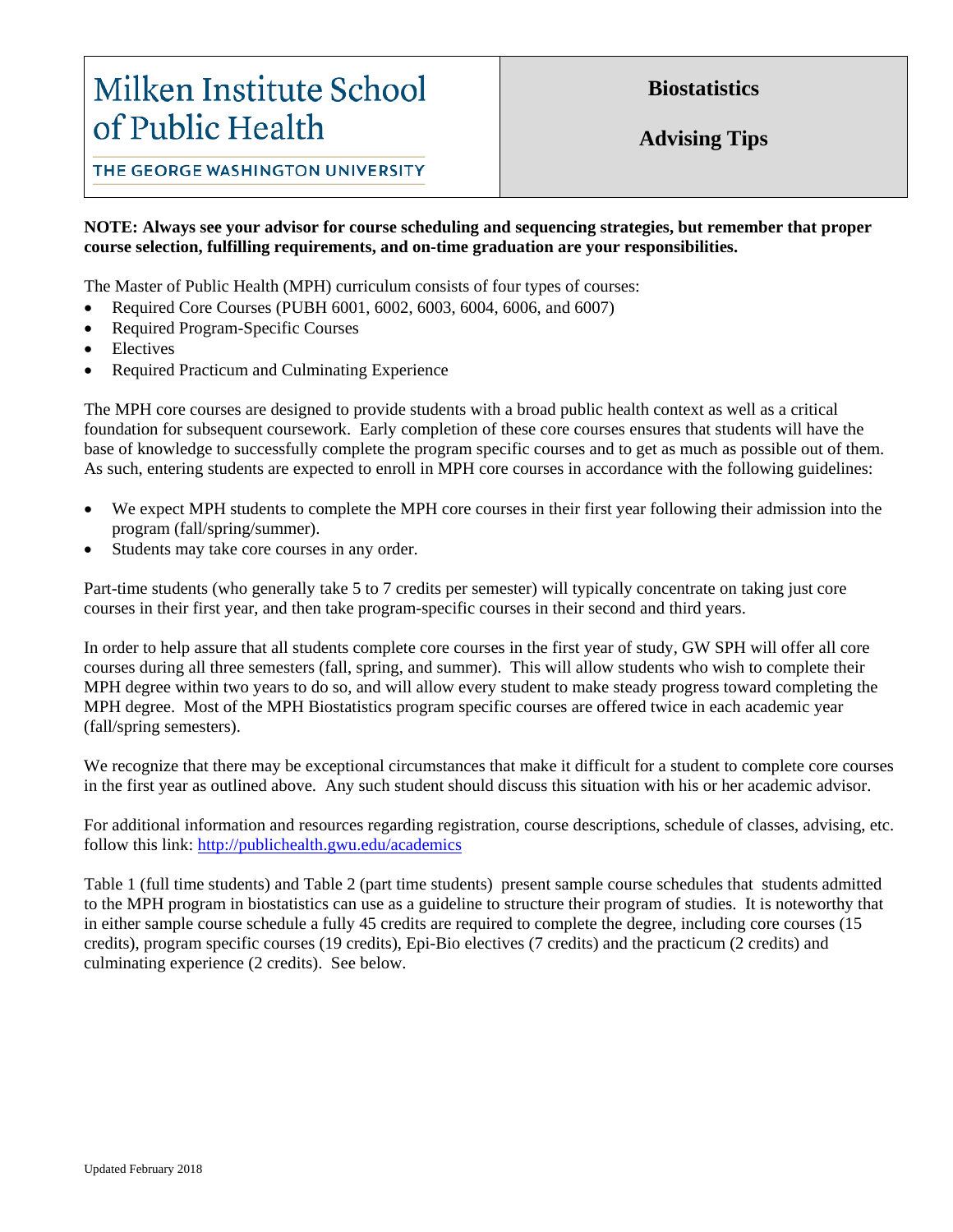## **Milken Institute School of Public Health MPH in Biostatistics (45 cr)**

| Semester                  | Cr             | Course #         | <b>Course Name</b>                                   | Time                                                 |
|---------------------------|----------------|------------------|------------------------------------------------------|------------------------------------------------------|
| Summer $1st$ year         | 3              | <b>PUBH 6002</b> | <b>Biostatistical Applications for Public Health</b> | Mon 9:00 – 12 pm; Wed (lab) 9:00 – 10:30 am (10 wks) |
| 5 credits                 | $\overline{2}$ | <b>PUBH 6001</b> | <b>Biological Concepts for Public Health</b>         | Tues and Thurs $3:45 - 6$ pm (6 wks)                 |
| Fall 1 <sup>st</sup> year | 3              | <b>PUBH 6003</b> | Principles and Practice of Epidemiology              | Fri $3:10 - 6:00$ pm                                 |
| 8 credits                 | 2              | <b>PUBH 6004</b> | <b>Environmental and Occupational Health</b>         | Tues $4:10 - 6:00$ pm                                |
|                           |                | <b>PUBH 6249</b> | Use of Stat Packages for Data Analysis               | Tues $6:10 - 9:00$ pm                                |
| Spring $1st$ year         | $\overline{2}$ | <b>PUBH 6007</b> | Social Behavioral Approaches to Public Health        | Tues $4:10 - 6:00$ pm                                |
| 9 credits                 | 3              | <b>PUBH 6247</b> | Design of Health Studies                             | Wed $6:10 - 9:00$ pm                                 |
|                           |                | <b>PUBH 6264</b> | <b>Quantitative Methods</b>                          | Wed $3:10 - 6:00$ pm                                 |
|                           |                | <b>PUBH 6299</b> | Epi-Bio Course (advisor's approval)                  |                                                      |
| Summer $2nd$ year         | 3              | <b>PUBH 6006</b> | Management and Policy Approaches to Public Health    | Mon and Wed $12:10 - 3$ pm (6 wks)                   |
| 6 credits                 | 3              | <b>PUBH 6299</b> | Epi-Bio electives                                    |                                                      |
| Fall $2nd$ year           | 3              | <b>PUBH 6252</b> | Advanced Epidemiologic Methods                       | Wed $6:10 - 9:00$ pm                                 |
| 9 credits                 | 3              | <b>PUBH 6266</b> | <b>Biostatistical Methods</b>                        | Tues $6:10 - 9:00$ pm                                |
|                           |                | <b>PUBH 6299</b> | Epi-Bio Elective                                     |                                                      |
|                           | 2              | <b>PUBH 6014</b> | Practicum                                            |                                                      |
| Spring $2nd$ year         |                | <b>PUBH 6258</b> | <b>Advanced Topics in Biostatistical Consulting</b>  | Mon $4:10 - 6:00$ pm                                 |
| 8 credits                 | 3              | <b>PUBH 6260</b> | Advanced Data Analysis for Public Health             | Tues $6:10 - 9:00$ pm                                |
|                           | ി              | <b>PUBH 6015</b> | <b>Culminating Experience</b>                        |                                                      |
|                           |                | <b>PUBH 6299</b> | Epi-Bio Electives                                    |                                                      |

### **Sample Schedule for 2-Year Completion (Summer start)**

6 credits of Epi-Bio –Any 6299 courses offered by the Epi-Bio Department. A student can substitute epi-bio electives with one statistics course with approval of the program director.

+ Both the Practicum and the Culminating Experience require substantial lead time to plan. Make sure that you start planning your Practicum the semester before you wish to conduct it. Make sure that you start planning your Culminating Experience approximately 2 semesters before you plan to complete it.